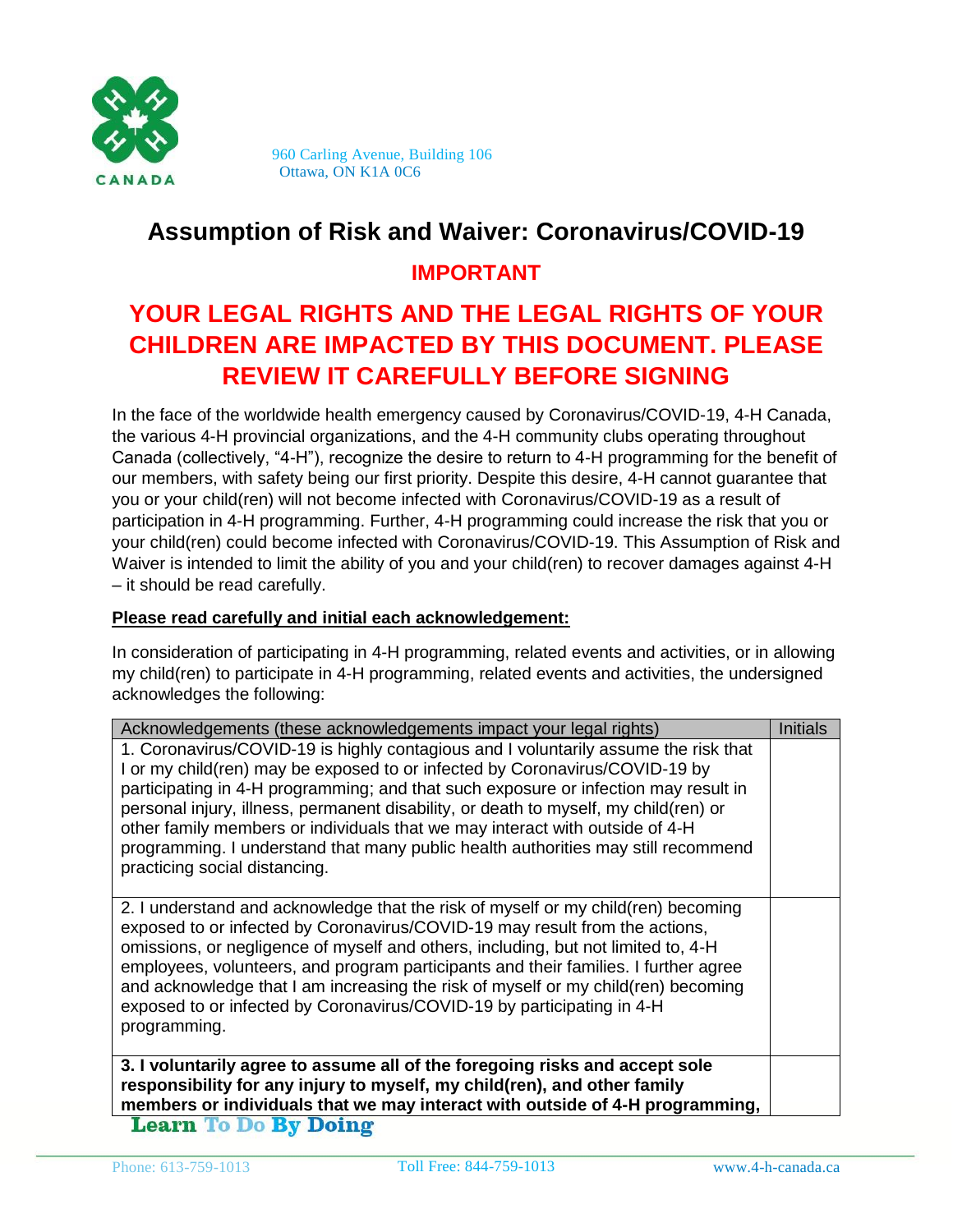

**including, but not limited to, personal injury, disability, and death, illness, damage, loss, claim, liability, or expense, of any kind, that I, my child(ren) or other family members or individuals that we may interact with outside of 4-H programming may experience or incur in connection with my or my child(ren) participating in 4-H programming.**

**4. On my behalf, and on behalf of my child(ren), our heirs, any personal representatives, and next of kin, I hereby release, covenant not to sue, discharge, and hold harmless 4-H, and their respective employees, volunteers, agents, representatives, and affiliates, of and from all claims, including all liabilities, claims, actions, damages, costs or expenses of any kind, arising out of or relating thereto. I understand and agree that this release includes any claims based on the actions, omissions, or negligence of 4-H or their respective employees, volunteers, agents, representatives, and affiliates, whether a Coronavirus/COVID-19 infection occurs before, during or after participation in 4-H programming.**

**5. I understand that by signing this document, I agree that if I or my child(ren) are exposed to or infected by Coronavirus/COVID-19 during participation in 4-H programming, then I or my child(ren) may be found by a court of law to have waived our right to maintain a lawsuit for a claim of negligence.**

6. I represent that neither I, nor my child(ren), have any medical or physical condition which could interfere with our safety in 4-H programming, or else I am willing to assume the risk of and bear the costs of all risks that may be created, directly or indirectly, by any such condition.

7. I have had sufficient time to read this entire document and, should I choose to do so, consult with legal counsel prior to signing. Also, I understand that this activity might not be made available to me or my child(ren) if I were to choose not to assume the risks herein and waive the rights herein, and I agree that the opportunity to participate in return for the execution of this document is a reasonable bargain.

8. I agree that I will practice safe social distancing and clean hygiene during my participation in 4-H programming.

9(a). Neither myself nor my child(ren) are experiencing any symptom of illness such as cough, shortness of breath or difficulty breathing, fever, chills, repeated shaking with chills, muscle pain, headache, sore throat, or new loss of taste or smell, and I agree that my child(ren) and I will not participate in any future 4-H programming if we are experiencing symptoms of illness.

9(b). Neither myself nor my child(ren) have traveled internationally within the last 14 days, and I agree that neither my child(ren) nor I will participate in any future 4-H programming if we have traveled internationally within 14 days of the programming.

### **Learn To Do By Doing**